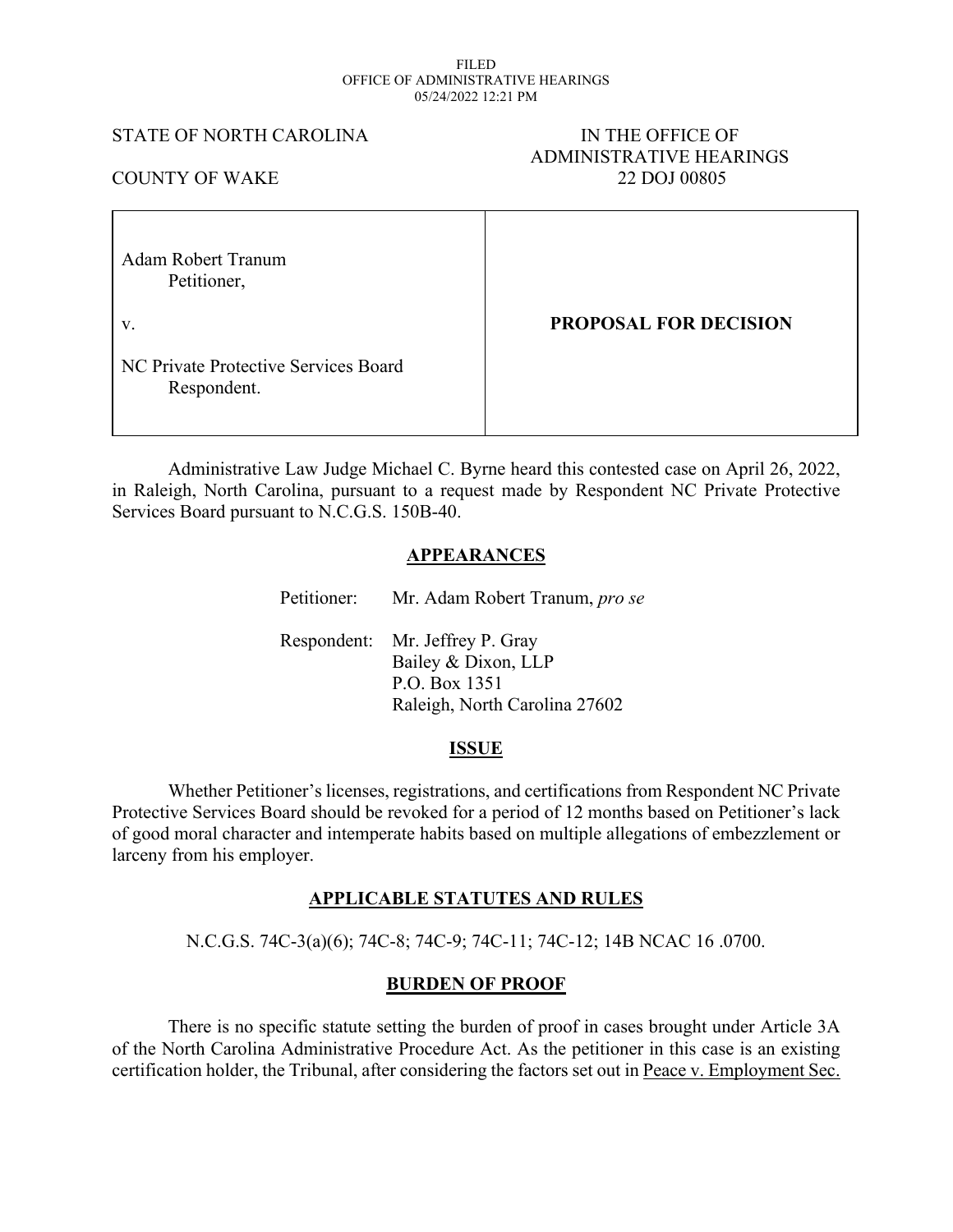Comm'n of N. Carolina, 349 N.C. 315, 328, 507 S.E.2d 272, 281 (1998), allocates the burden of proof in this case to Respondent NC Private Protective Services Board.

Pursuant to N.C.G.S. 150B-41, and upon consideration of all the evidence, including admitted exhibits, testimony of witnesses, and all matters in the record appropriate for consideration, the Tribunal makes the following:

### **FINDINGS OF FACT**

- 1. Respondent NC Private Protective Services Board ("Board") is established by N.C.G.S. 74C-1, *et seq.*, and is charged with the duty of licensing and registering individuals engaged in nine professions or occupations defined as "private protective services," such as the armed and unarmed security guard and patrol business.
- 2. Petitioner Adam Robert Tranum ("Petitioner") holds a Security Guard and Patrol license, Armored Car license, Unarmed Guard Trainer certification, Firearms Trainer certification, Long Gun Trainer certification, armed guard registration, unarmed guard registration, and is a Private Investigator Associate.
- 3. Certain conduct of Petitioner regarding his former employer, Capitol Special Police, was reported to the Board, and the Board investigated those allegations. Petitioner appeared before the Board's Grievance Committee at its February 2022 meeting. The Committee recommended a 12-month suspension of his various licenses, registrations and certifications, but allowed him to continue as a Private Investigator Associate. The Board accepted the Committee's recommendation at its February 2022 meeting.
- 4. Petitioner requested a hearing on Respondent's revocation of his various licenses, registrations, and certifications.
- 5. By Notice of Hearing dated March 3, 2022, and mailed via certified mail, Respondent advised Petitioner that a hearing on the revocation of his various licenses, registrations, and certifications would be held at the Office of Administrative Hearings, 1711 New Hope Church Road, Raleigh, North Carolina 27609 on April 26, 2022. Petitioner appeared at the hearing.
- 6. Upon motion of Petitioner, the witnesses in the hearing were sequestered.
- 7. Paul Sherwin ("Sherwin"), Director of the Respondent Board, testified that Petitioner holds a Security Guard and Patrol business license, an Armored Car business license, an Unarmed Guard Trainer certification, a Long Gun Trainer certification, an armed security guard registration, an unarmed security guard registration, and is a Private Investigator Associate under the supervision of Private Investigator Ron Mann, Derecho Investigations and Security Consultants. The Security Guard and Patrol and Armored Care licenses are in the name of Petitioner's own company, ALK Investigations.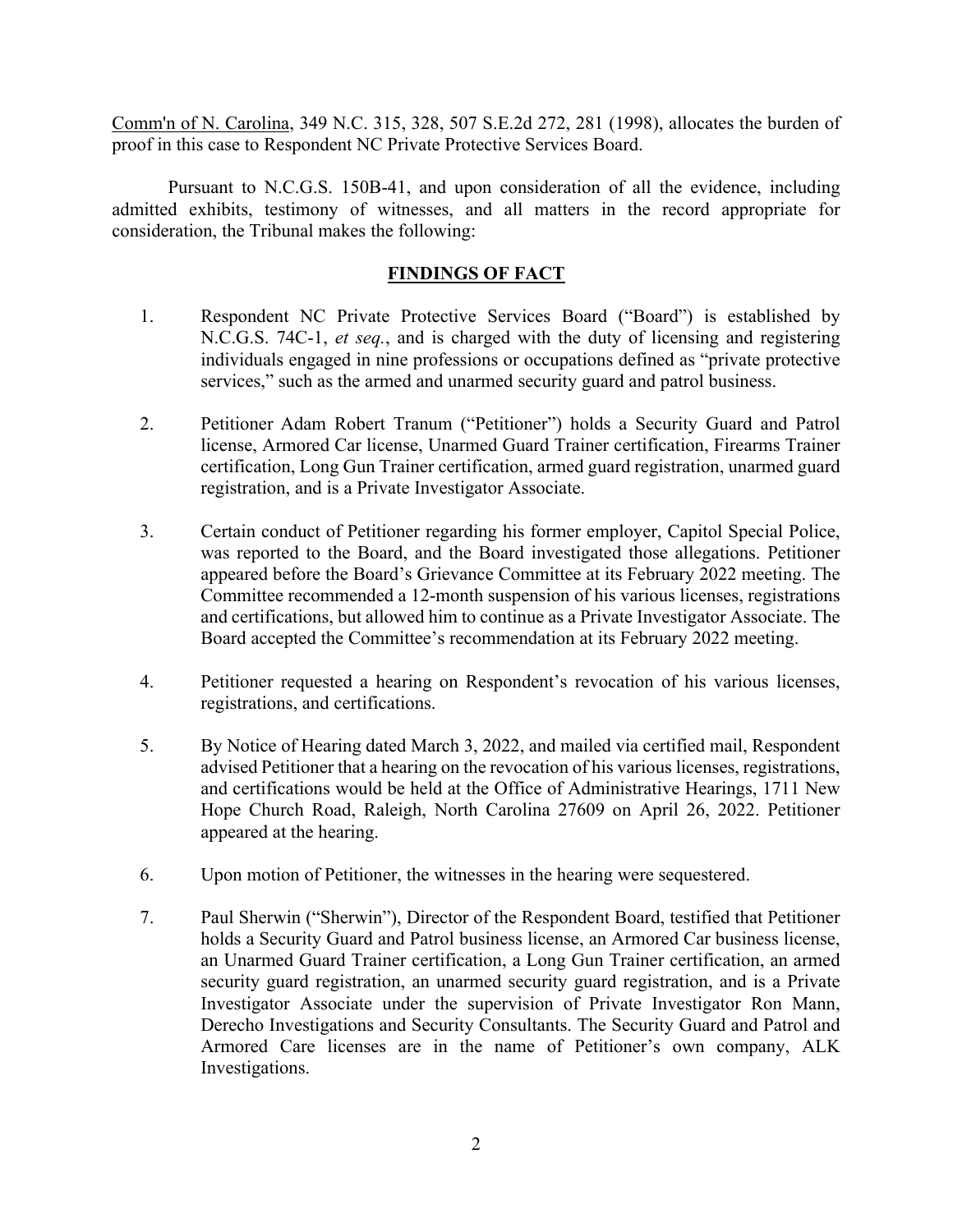- 8. Mike Matthews ("Matthews"), Qualifying Agent for Petitioner's employer Capital Special Patrol, contacted Director Sherwin and advised him that Petitioner had been terminated for embezzling money from the company. Mr. Matthews followed up with a written complaint using the Board's on-line complaint form.
- 9. Sherwin assigned the complaint to Investigator Ray Bullard ("Bullard") for investigation.
- 10. Bullard first interviewed Chief Roy Taylor ("Taylor"). Taylor, who originally helped found Capitol Special Patrol, is now employed in a managerial capacity by a company that eventually purchased the business.
- 11. Taylor advised that a security guard had damaged a company vehicle and the company's policy is that the personnel must pay the deductible on the insurance if the person is found to be at fault. In this case, the deductible was \$1,000.00.
- 12. The security guard declined to have the money taken out via payroll deduction and opted to pay the money in cash bi-weekly. Over an eight-week period, the guard gave Petitioner \$250.00 in cash every two weeks.
- 13. The guard was questioned about the payments by Officer Mike Caverly ("Caverly"), Company Police Officer for Capitol Special Police and now branch manager of its Charlotte office. Caverly learned that the guard made cash payment directly to Petitioner.
- 14. Caverly advised Taylor of the situation. Taylor went to the Charlotte office and confronted Petitioner about the cash payments. Petitioner advised that he had deposited the money into his personal account and explained that he was going to use the money to purchase weapons for the business because he could get them cheaper if he paid cash. Taylor terminated Petitioner's employment. Later, Petitioner returned to the office and gave Caverly \$1,000.00 and two handguns that belonged to Capitol Special Patrol. Officer Caverly issued Petitioner a receipt.
- 15. Petitioner had also established a "Square" account (an on-line payment app) and was diverting to himself client credit card payments for security services provided by Capitol Special Patrol, as well as credit card payments for carwashes of Capitol Special Patrol vehicles.
- 16. Capitol Special Patrol does not and has never used a "Square" account to collect payments for security services, only checks and electronic transfers. Petitioner was additionally using Caverly's Capitol Special Patrol company credit card to pay himself for car washes that were not being performed. Petitioner was never authorized to collect money for security services or carwashes using a "Square" account. Petitioner was not authorized to pay himself to wash company cars.
- 17. Taylor contacted Charlotte Mecklenburg Police Department to report Petitioner's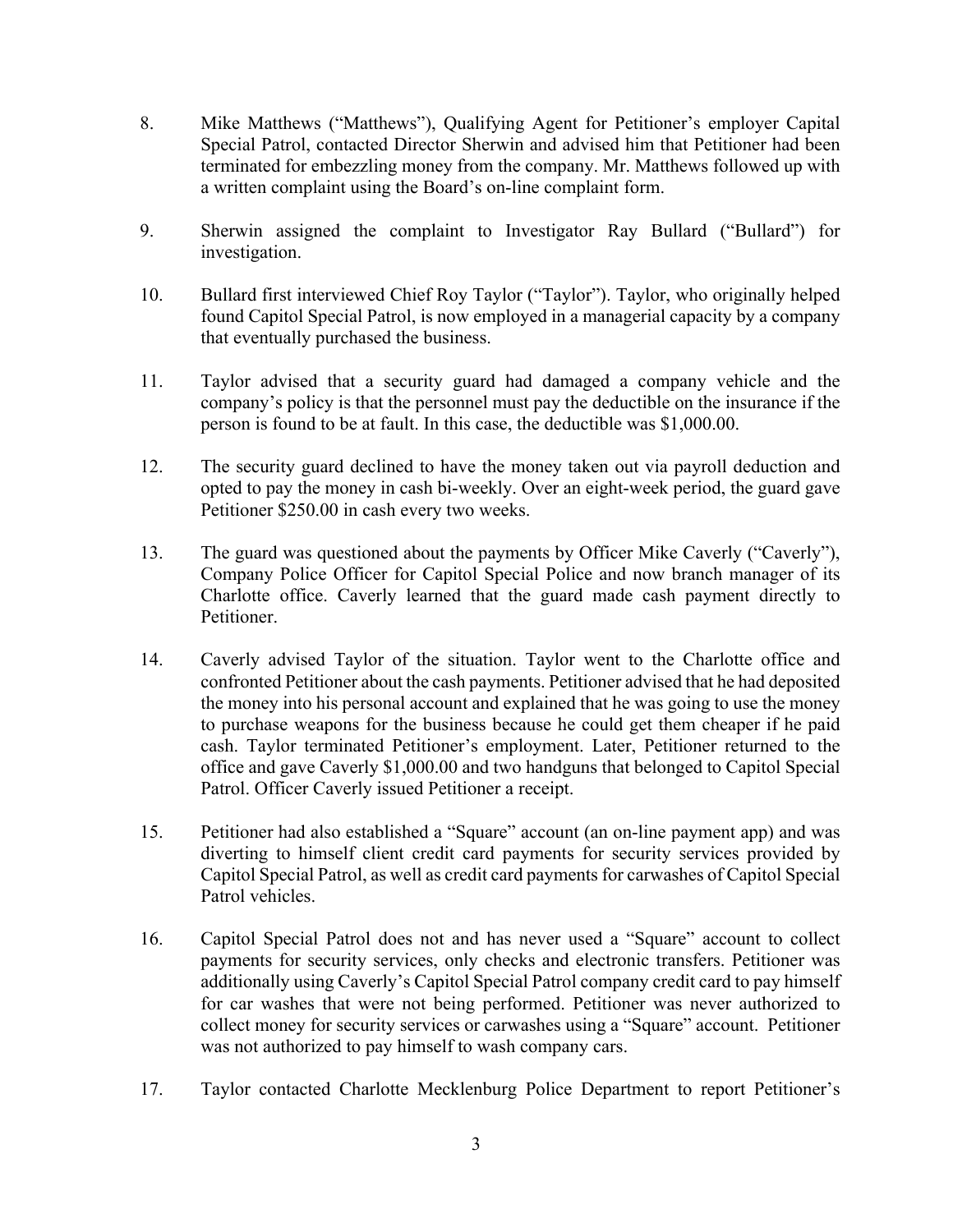activities.

- 18. Taylor told Matthews to go to the Charlotte office of Capitol Special Patrol regarding Petitioner's dismissal. Matthews arrived at the office and found a laptop computer belonging to Capitol Special Patrol on Petitioner's desk. The computer was on, and the screen was open. Matthews observed a "Square" account on the laptop. Matthews printed out all of the documents that he could, notified Taylor and Sherwin, and filed the complaint with the Board.
- 19. Bullard interviewed Jayme Johnson ("Johnson"). Johnson is a residential manager for Ginkgo Residential, LLC. Johnson's name was listed on the "Square" account as paying \$1,500.00 on July 2, 2021, for Capitol Special Patrol security services. Johnson contracted Capitol Special Patrol through Petitioner to provide security at the Arora Apartments in Charlotte for the weekend of July 4th. Johnson paid \$1,500.00 to Petitioner's Square account by credit card for the services. (Res. Ex. 5.) An e-mail exchange between Petitioner and Johnson setting up Petitioner's Square account as a vendor, and a certificate of liability insurance, was located on Petitioner's company laptop and was admitted into evidence as Respondent's Exhibit 4.
- 20. Bullard interviewed Caverly, who advised that the company used to get car washes at Autobell, but employees were instructed to stop. Capitol Special Patrol at one time had "fleet cards" to purchase gas and carwashes, but the cards expired, and he and Petitioner had to purchase gas using their company credit cards until new fleet cards arrived.
- 21. Caverly also advised that sometime in July 2021 he overheard Petitioner talking to the accounting department about using Caverly's company credit card to purchase gas and also car washes. That caused Caverly to become suspicious, and he contacted Taylor.
- 22. Caverly never made any payments to Petitioner through a "Square" account. Caverly never saw his credit card bill and has no knowledge of his credit card being used to pay for car washes until this investigation began. Petitioner did have Caverly's company credit card information.
- 23. Bullard contacted the Press Box Bar and Grill in Charlotte because it appeared on Petitioner's Square account as paying \$669.50 for security services on June 3, 2021. That company had contracted Capitol Special Patrol, through Petitioner, to provide security for an event. Boyer paid Petitioner's Square account \$669.50 by credit card for the services. (Res. Ex*.* 6.)
- 24. Shep Reynolds' ("Reynolds") name appeared on the "Square" account as paying \$800.00 to Petitioner on December 28, 2020, and \$800.00 on June 4, 2021. Reynolds is employed by Crescent Communities, a property management company in the Charlotte area. Investigator Bullard contacted Reynolds.
- 25. Reynolds asked Capitol Special Patrol to review the business's current security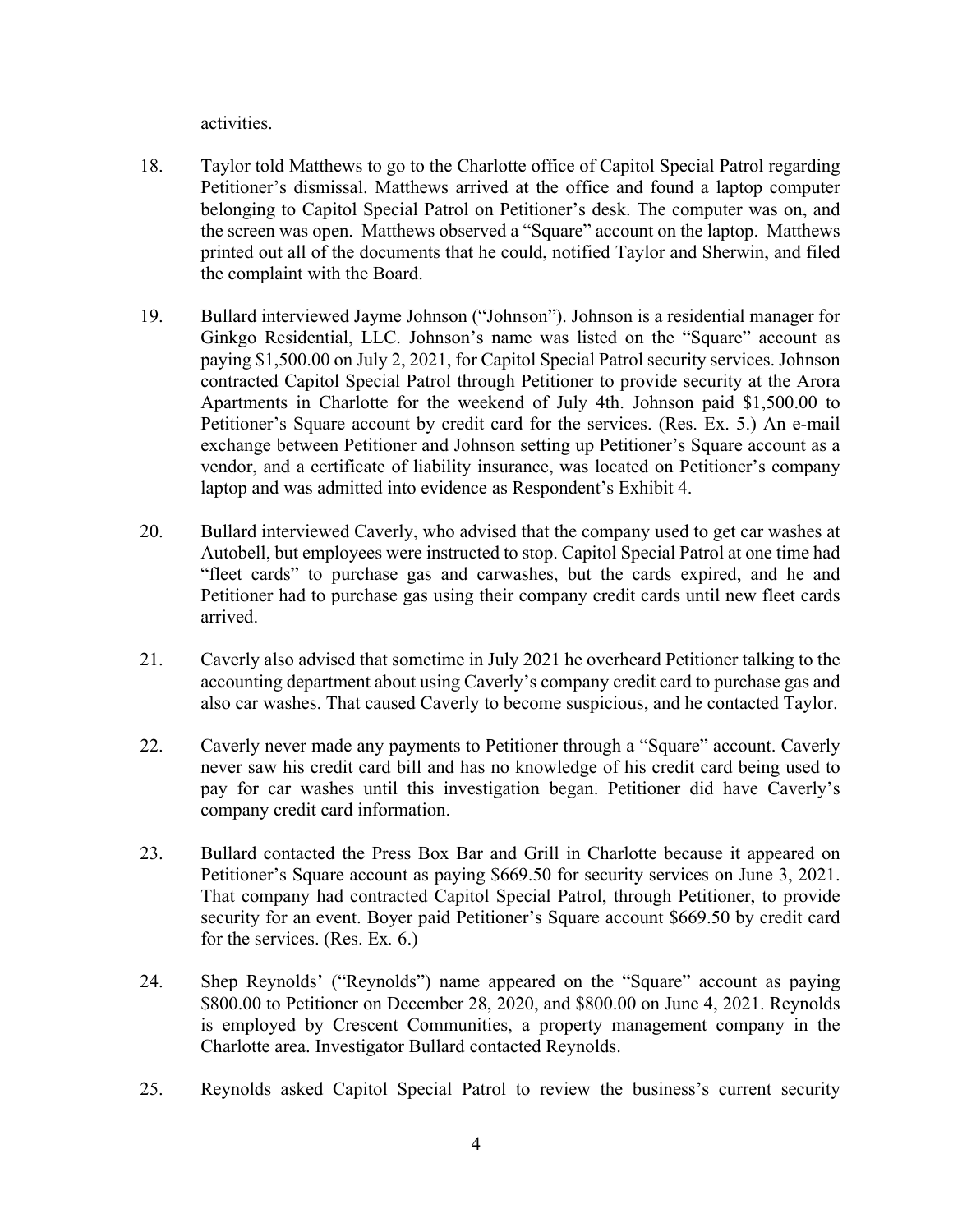company. He paid Petitioner's Square account \$800.00 by credit card for the services.

- 26. In June 2021, Reynolds decided to retain Capitol Special Patrol to provide security. Petitioner provided Reynolds with a contract. Reynolds was required by Crescent Communities to have Capitol Special Patrol established as a vendor in their accounts payable department. Capitol Special Patrol would then be required to submit an invoice for the services that would be forwarded to accounts payable to be paid by check. Reynolds needed Capitol Special Patrol to begin security services before they were established as a vendor. Reynolds, on June 4, 2021, paid Petitioner's Square account \$800.00, again by credit card, for security services.
- 27. Tracey Hummell's ("Hummell") name appeared on the "Square" account as paying \$5,320.00 to Petitioner on December 29, 2020. Hummell is Chief Operations Officer for Starmount Healthcare. Bullard contacted Hummell, who advised that Starmount contracted with Capitol Special Patrol to provide security at one of its clinics in 2019. Hummell contacted Capitol Special Patrol through Petitioner to provide her with a proposal to provide security. Hummell accepted the proposal and had Capitol Special Patrol established as a vendor. Capitol Special Patrol submitted invoices that were paid by check.
- 28. In December 2020, Hummell contacted Petitioner to provide security for mobile offices on an "as needed" basis. Hummell paid Petitioner's Square account \$5,320.00 on December 29, 2020, and \$3,393.00 on December 17, 2020, for these services using her company credit card. (Res. Ex. 7, 8).
- 29. Dan Guile's ("Guile") name appeared on the "Square" account as paying \$1,000.00 for security services on July 7, 2021. Guile is the manager of the Twin Mills Club located at Trilogy Lake Norman. Bullard contacted Guile. Twin Mills Club is an event venue inside of the private residential community. Guile contracted Capitol Special Patrol to provide security at the venue for a July 4th event. Guile paid Petitioner's Square account \$1,000.00 using a company credit card for the services. (Res. Ex*.* 9.)
- 30. Investigator Bullard then interviewed Petitioner. Referencing the "insurance deductible" issue, Petitioner claimed that the employee opted to pay cash instead of payroll deduction. The employee paid Petitioner \$200.00 each pay period over five (5) pay periods or ten weeks. Petitioner claimed that it was company policy that any cash received be kept as "petty" cash. This testimony was not credible.
- 31. Petitioner also claimed that he and Taylor had an agreement that any "special security" work would be done "off the books" of Capitol Special Patrol and that the profits would be split evenly between them. Petitioner claimed that the security work discussed was performed with either Capitol Special Patrol employees, himself, or employees provided by another company, Derecho Investigations and Security Consultants. Petitioner claimed that the cost of paying the employee would be subtracted from the payment and the remaining balance divided equally between himself, Taylor, and on one occasion, the owner of another company.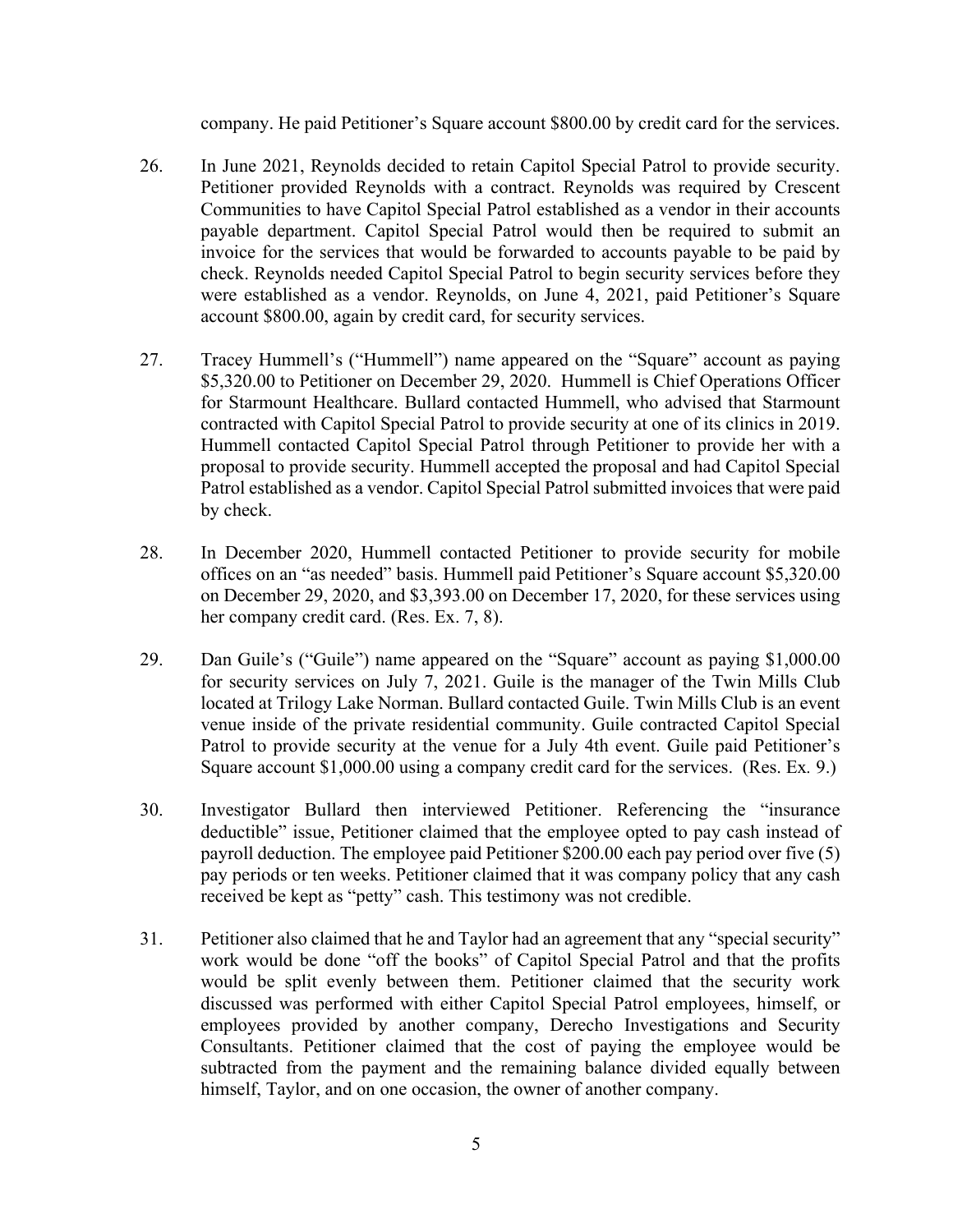- 32. Petitioner claimed that Capitol Special Patrol used Autobell Carwash to clean company vehicles, but he was not happy with the work and decided to end that contract. Petitioner claimed that he sought a mobile detailing company to clean the vehicles, but the cost was too high. Petitioner claimed that he received permission from Taylor to purchase the equipment to clean the vehicles himself and charge the company for the services.
- 33. Petitioner claimed that he originally charged the cleaning of the vehicles to his company credit card using the "Square" account, but Square would not allow the transaction because he was listed as the recipient. At that time, Petitioner contacted Caverly and requested his credit card information to complete the transactions. Caverly sent Petitioner a picture of the front and back of his company credit card.
- 34. Petitioner created a company, "CLT Wash," with an e-mail address of cltwash379@gmail.com to charge Capital Special Police and Capital Security Patrol for carwashes that were either never authorized or never occurred. It is not necessary to fully determine that issue, as both situations entail Petitioner's unauthorized use of his employer's assets and/or funds.
- 35. Petitioner created the Square account in Caverly's name but used his (Petitioner's) home address in Iron Station, NC as the account address. Caverly never gave Petitioner permission to use his name to open the Square account.
- 36. One transaction on the Square account was a "refund" for \$2,700.00 to Petitioner from Square for a payment to CLT Wash, then a charge for the same amount on Caverly's credit card the same day (i.e., December 7, 2021) Petitioner asked him for his company credit card.
- 37. David Baldwin, accountant and bookkeeper for Capital Special Patrol, reviewed the list of accounts where the entity paid using Square (Res. Ex. 3) and determined that he had no record of seven of them. When a new customer retains Capital's services the contract is sent to Baldwin, and he enters it into the accounting system for invoicing and payment. Capital Special Patrol does not use "Square," or any other form of app payment, nor does it accept credit cards. All payments must be by check or electronic funds transfer via a bank (however in rare instances cash has been accepted.) No payment was ever received from any of the entities in question.
- 38. Following his interview with Bullard, Caverly, a sworn law enforcement officer, searched his text messages on his telephone and discovered he had, in fact, been asked by Petitioner for his company credit card number and had sent him a picture of the card on December 7, 2021. He did not recall the reason Petitioner said he needed it.
- 39. Although Caverly's patrol vehicle was listed as having been washed numerous times by Petitioner's company, CLT Wash, his vehicle was a "take-home car" and had never been washed or detailed by anyone but him. However, the evidence showed that these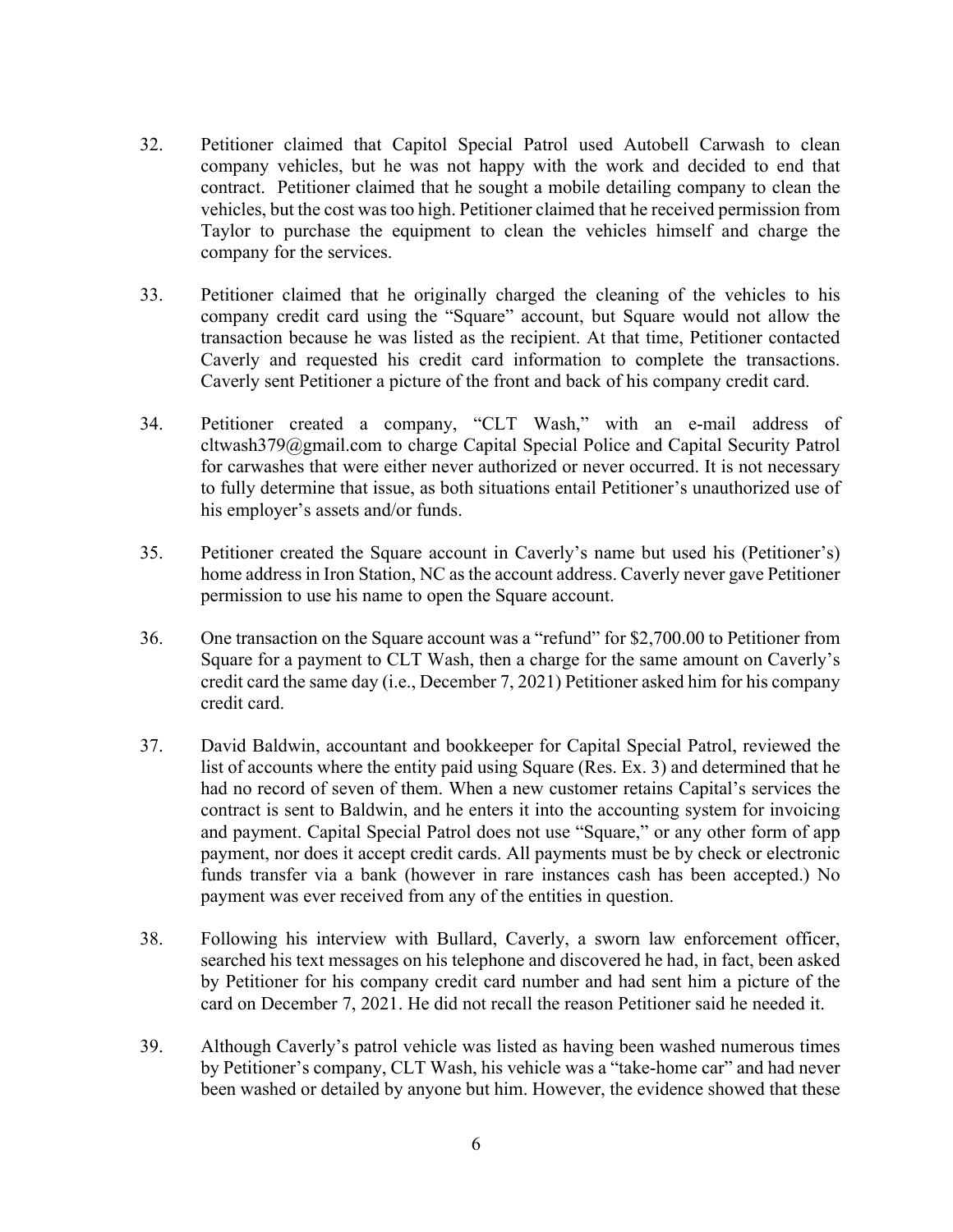arrangements are sometimes a monthly "flat fee" arrangement where a company is paid a fee to wash all vehicles on an as-needed or as-used basis. Thus, the Tribunal cannot conclude that Caverly's non-use of the CLT Wash proves anything one way or the other.

- 40. Caverly himself had once damaged a Capitol Special Patrol company vehicle and in keeping with company policy – had the insurance deductible deducted over a period of weeks from his paychecks.
- 41. Taylor, as noted, was the previous owner of Capital Special Patrol but sold it to an investment company. He is now a consultant to, and regional vice-president for, the present owner of Capital Special Patrol. He corroborated the testimony of the other witnesses and explained the policy regarding vehicle damage where the employee is at fault. Taylor confirmed there is no "petty cash" fund at any office; and that all payments must be processed through established channels.
- 42. Taylor testified credibly that he had no "deal" with Petitioner where certain customers were "off the books" and he would "split the cash" with Petitioner as Petitioner claimed.
- 43. Petitioner also elected not to call any witnesses on his behalf.
- 44. Petitioner elected not to testify at the contested case hearing.
- 45. Petitioner's contention that he and Taylor agreed to an off-the-books deal to split the proceeds for the security work at issue is not credible. There is no evidence that the payments for the specifically identified work went to anywhere other than the Square account personally created by and owned by Petitioner. There is no evidence that Capitol Special Patrol generally accepted payment for security services by credit card.
- 46. The preponderance of the evidence establishes that Petitioner arranged on more than one occasion to provide security services for customers using Capitol Special Patrol assets and manpower. Instead of accepting payment for that work and conveying those funds to Capitol Special Patrol, Petitioner instead wrongfully diverted those payments to his own use by having the customers pay by credit card to Petitioner's personal Square account, thus depriving his employer of those payments.
- 47. The preponderance of the evidence establishes that Petitioner misused Capitol Special Patrol assets in connection with the "CLT Wash" operation. Petitioner's contention that he was acting for the benefit of Capitol Special Patrol with this operation is not credible.

## **CONCLUSIONS OF LAW**

1. The parties are properly before the Office of Administrative Hearings.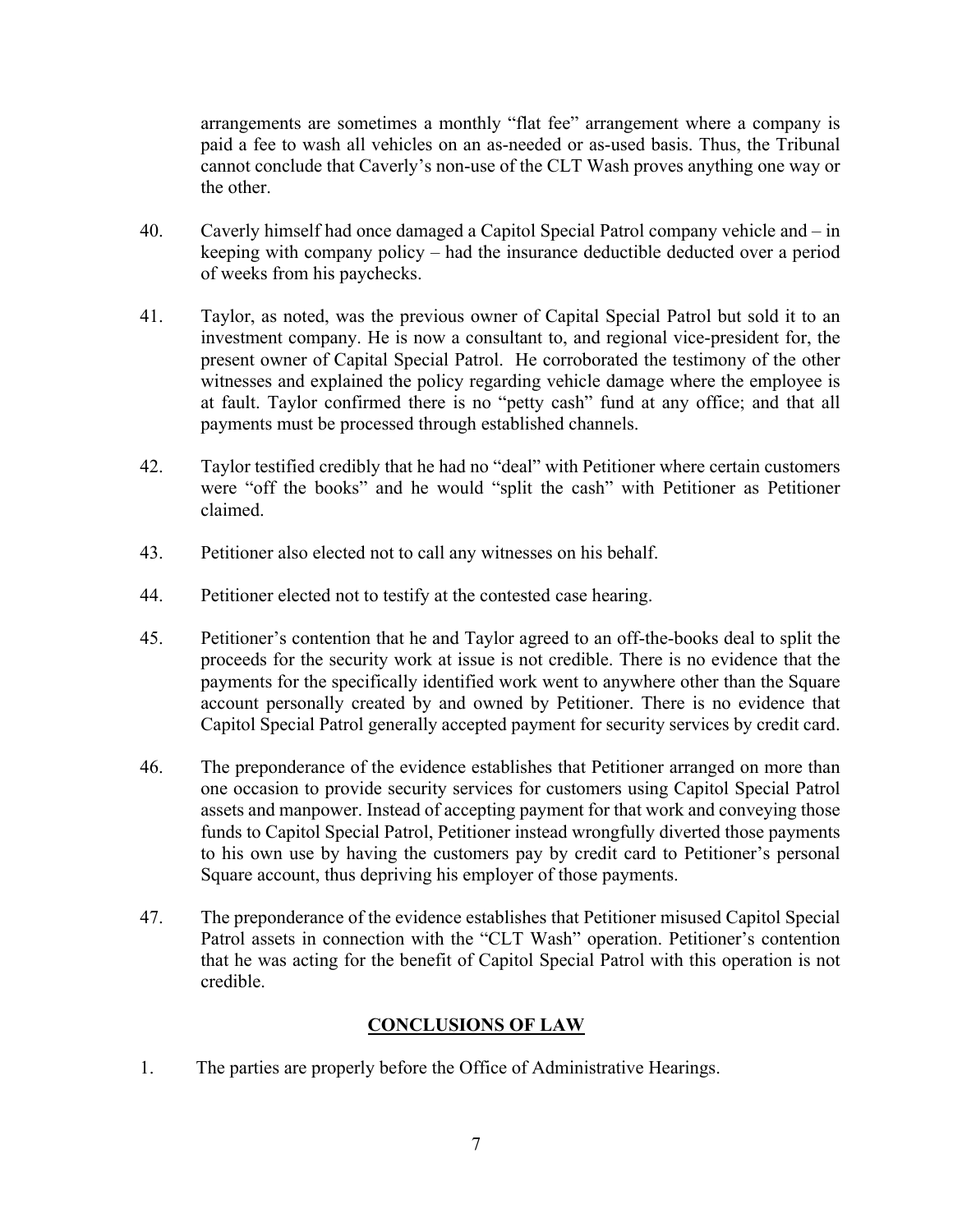- 2. Under N.C.G.S. 74C-12(a)(25), the Board may deny, suspend, or revoke a license, registration, or certification if it determines that the holder has demonstrated intemperate habits or lacks good moral character.
- 3. The Board presented evidence that Petitioner had demonstrated a lack of good moral character through his misappropriation of funds for security services, those funds being due to his employer, Capitol Special Patrol, as well as unauthorized use of his employer's funds with respect to the "carwash service" Petitioner set up for his own benefit. Petitioner used his position as office manager and agent of Capitol Special Patrol to conduct these activities.
- 4. North Carolina courts have held that an individual who takes property or money from his employer, while working as a clerk (had access to and control over money, as with Petitioner here), is guilty of embezzlement. State v. Robinson, 166 N.C. App. 654, 603 S.E.2d 345 (2004); Michael Edward Sutton v. North Carolina Criminal Justice Education and Training Standards Commission, 2006 WL 2190503, 06 DOJ 0012.
- 5. The Tribunal does not in this Proposal for Decision make any legal conclusion that Petitioner committed a criminal offense. Those matters are for the criminal courts to decide.
- 6. However, the evidence in this case leads the Tribunal to conclude that Petitioner has demonstrated intemperate habits and/or lack of good moral character. Using one's employer's assets to provide customer services and then diverting the fees to one's own benefit is not moral behavior, and avoidance of such practices requires only honesty, as opposed to special training or knowledge.
- 7. "Good moral character" is "something more than an absence of bad character. It is the good name which the applicant has acquired, or should have acquired, through association with his fellows. **It means that he must have conducted himself as a man of upright character ordinarily would, should, or does**. Such character expresses itself, not in negatives nor in following the line of least resistance, but quite often in the will to do the unpleasant thing if it is right, and the resolve not to do the pleasant thing if it is wrong." In re Farmer, 191 N.C. 235, 131 S.E. 661, 663 (1926) (emphasis supplied). Simply put, diverting funds owed to one's employer to oneself is not conducting oneself as a person of upright character ordinarily would, especially, as here, one placed in a significant position of trust.
- 8. Generally, isolated instances of conduct are insufficient to properly conclude that someone lacks good moral character. Darryll Grey DeCotis v. North Carolina Criminal Justice Education and Training Standards Commission, 2011 WL 7274519, 10 DOJ 07779, citing Daniel Brannon Gray v. N.C. Sheriffs Education and Training Standards Commission, 09 DOJ 4364. The actions proven in this case were not singular or isolated. Rather, they were protracted and repeated. Petitioner diverted multiple fees from multiple customers to his own benefit.

Based on the foregoing, the Undersigned makes the following: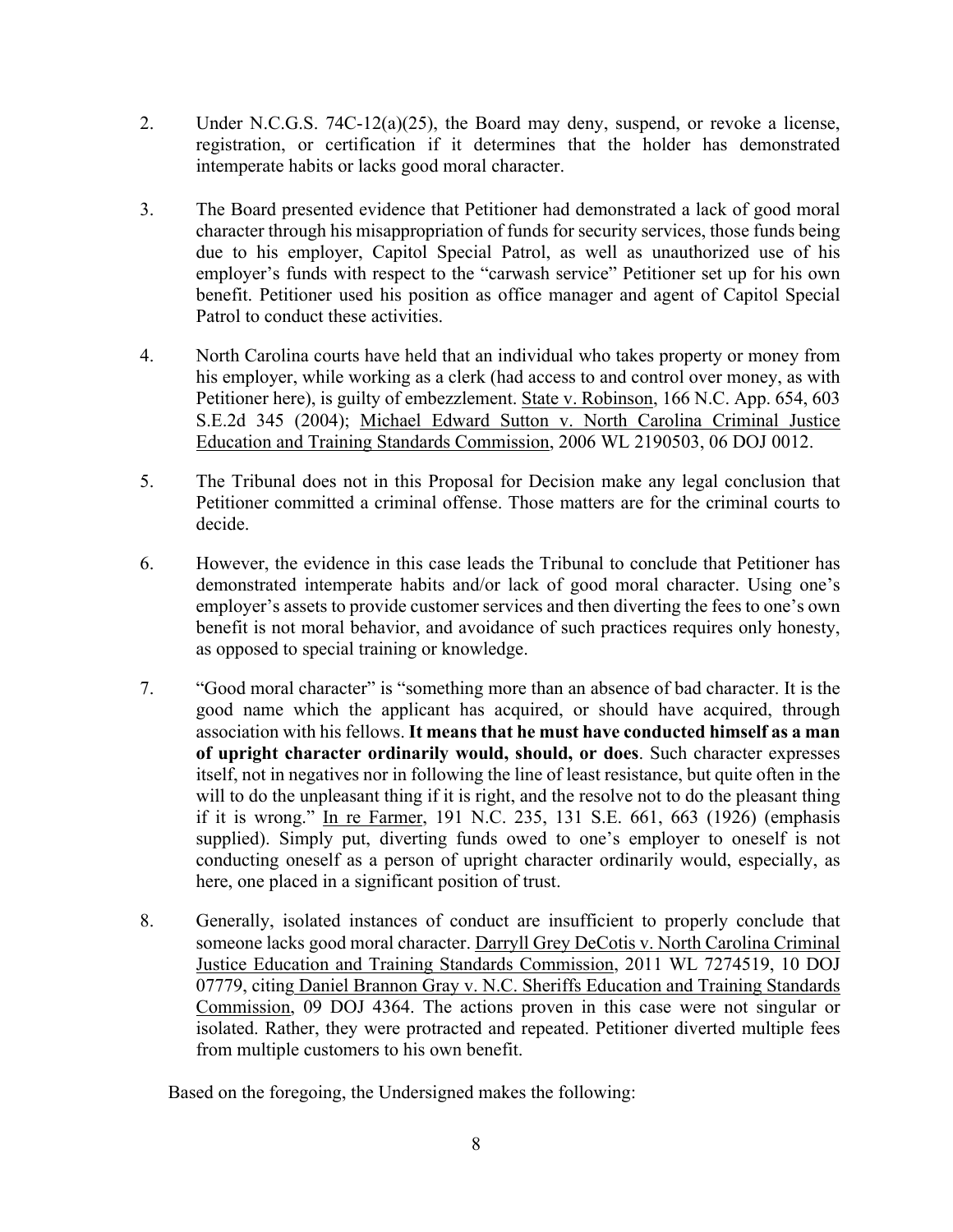#### **PROPOSED FINAL DECISION**

The Tribunal proposes that the Board's 12-month revocation of Petitioner's various licenses, registrations, and/or certifications be **UPHELD**.

#### **NOTICE**

The agency making the final decision in this contested case is required to give each party an opportunity to file exceptions to this Proposal for Decision, to submit proposed Findings of Fact and to present oral and written arguments to the agency. N.C.G.S. 150B-40(e).

The agency that will make the final decision in this contested case is the **North Carolina Private Protective Services Board**.

A copy of the final agency decision or order shall be served upon each party personally or by certified mail addressed to the party at the latest address given by the party to the agency and a copy shall be furnished to any attorney of record. N.C.G.S. 150B-42(a).

#### **SO ORDERED**.

This the 24th day of May, 2022.

Michael C. Ryn

Michael C. Byrne Administrative Law Judge